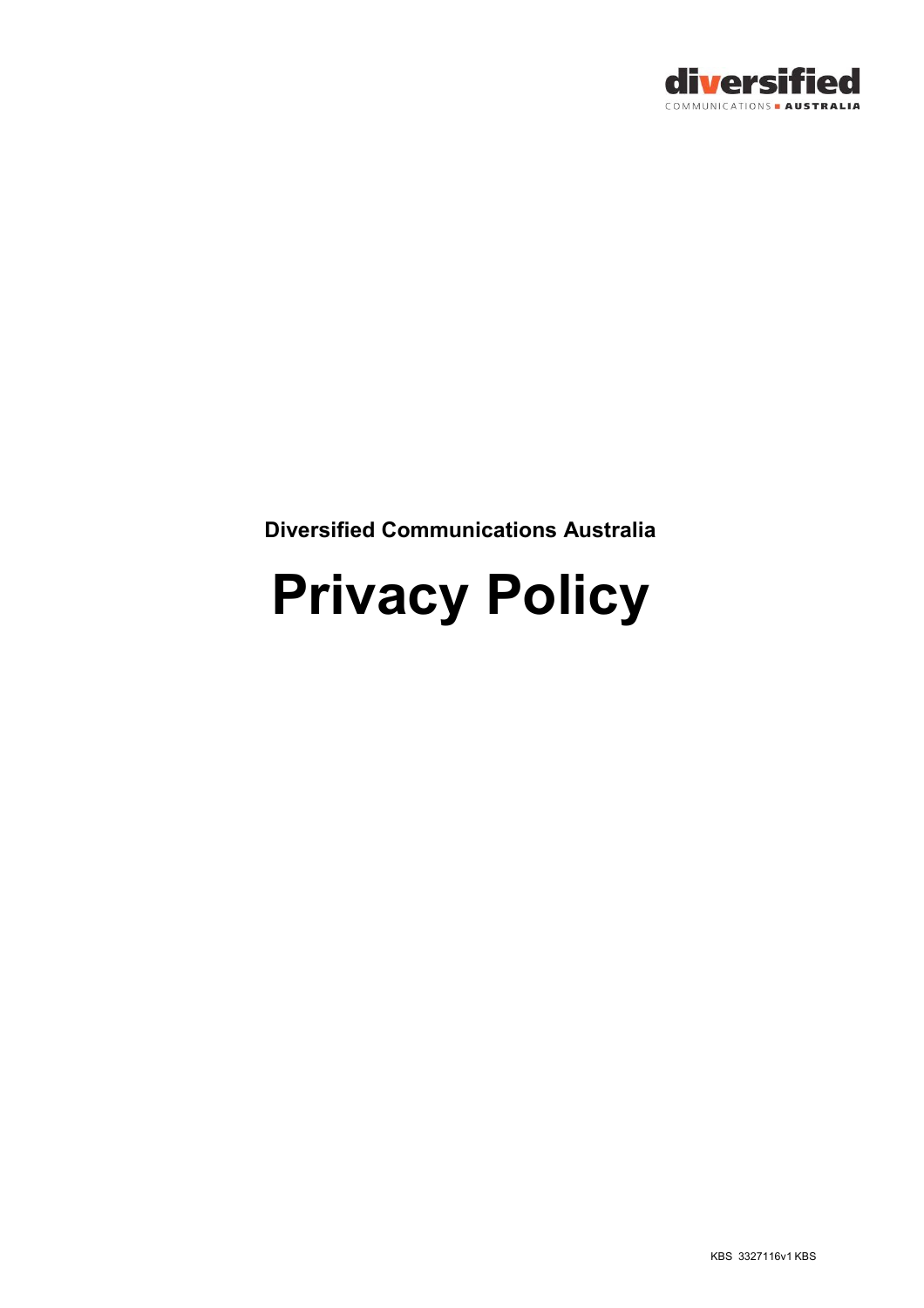

### **1 About this policy**

This section explains how to read this policy and describes its purpose.

2

# **1.1 Interpretation of this document and general overview**

Defining specific terms:

- "Privacy information" includes personal information and sensitive information.
- "Personal information" includes information that is capable of identifying an individual such as name, address and date of birth.
- "Sensitive information" includes information relating to health or religion, racial or ethnic origin.
- "We", "us" and "our" refer to Diversified Communications Australia.
- "APPs" refer to the Australian Privacy Principles in the *Privacy Act 1988*  $(Cth)$ .

Diversified Communications Australia is subject to the Australian Privacy Principles as laid out in the *Privacy Act*.

## **1.2 Purpose of this policy**

This Privacy Policy explains how our organisation protects your personal information. Along with our Collection Statement and notification procedures, our Privacy Policy lays down the principles by which we collect, store, use and disclose any personal information you provide to us or we collect from other sources.

Our Privacy Policy also informs customers and stakeholders how they can access their privacy information, correct privacy information held by us, and lodge complaints.

# **2 Type of information we collect and hold**

The kinds of personal information we collect includes:

- Name:
- Address;
- Contact telephone number and email; and
- Occupation.

We do not intend to collect sensitive information, such as your political opinions or ethnic origin.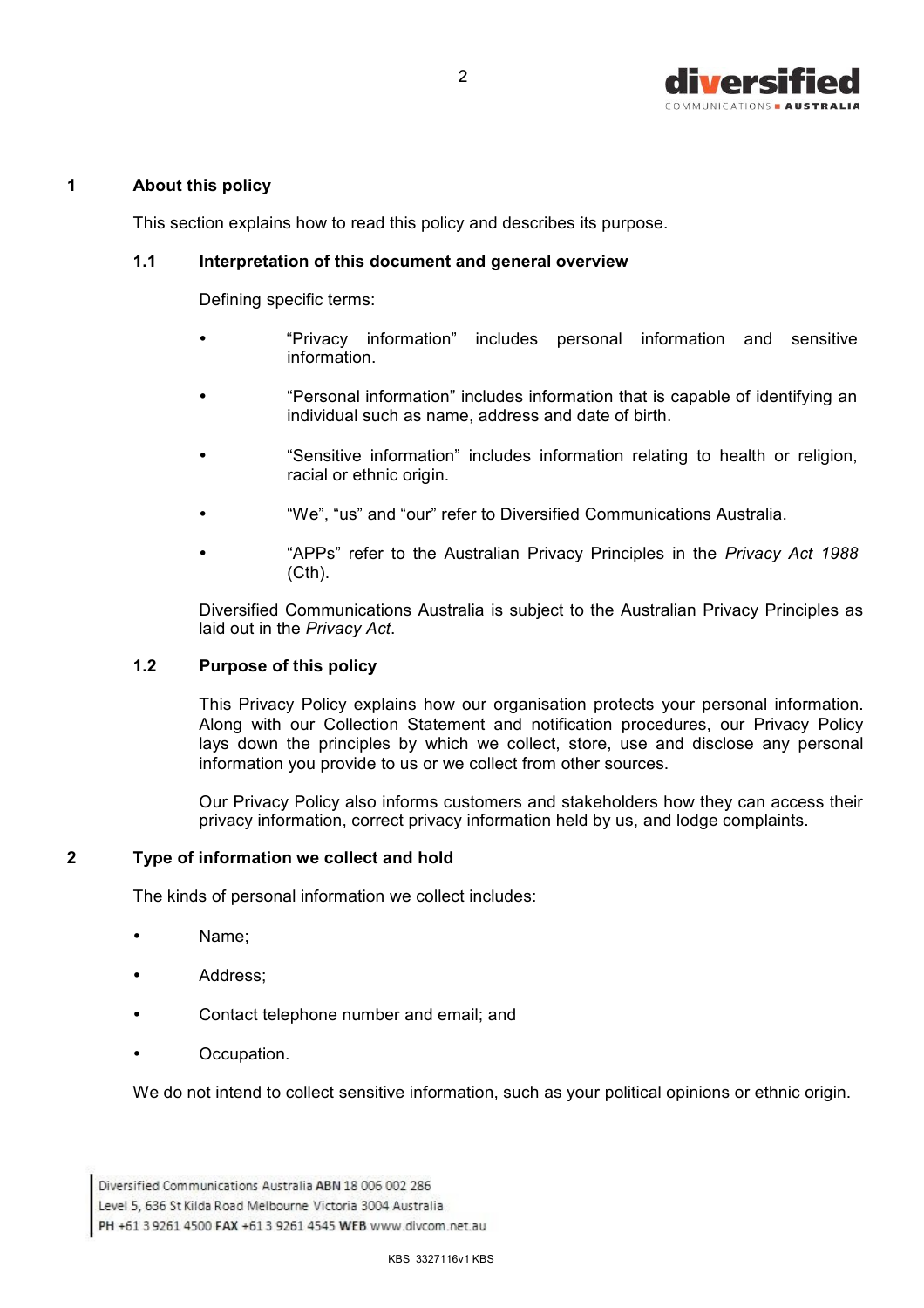

### **3 How we collect your information**

Like any business, knowing our clients and understanding the nature of our business is central to what we do. We collect information directly from you by the following means:

- Online form or survey
- Hard copy form or survey
- On-ground oral survey
- Phone oral survey

While our general policy is to collect information from you directly and not from third parties, there are circumstances where it is unreasonable or impracticable to collect privacy information from you directly. For example, often collecting information from a broad range of potential clients and stakeholders is not feasible or possible without obtaining information from third parties, such as member associations. In these circumstances we collect information about attendees and exhibitors indirectly from third parties, where that third party is lawfully permitted to disclose that information.

We are under a presumption that if you are an attendee of an exhibition or a client of Diversified Communications Australia you expect to receive marketing communications from us or an exhibitor about an event.

This Policy acts as notice to all attendees and exhibitors that we intend to collect personal information indirectly from third parties in order to improve our exhibition business for the benefit of all taking part. If you disagree or have a query with regard to us collecting your information from third parties, you may contact our Privacy Officer and request that Diversified Communications Australia:

- cease disclosing information to exhibitors for the purpose of facilitating marketing;
- disclose the source by which we received your information.

If we receive either request we will, within a reasonable time, either cease disclosing your personal information to exhibitors or notify you of our third party source, unless an exception applies.

If you use any of our websites, we may also collect information that is Personal Information, and information such as that identified in our Terms and Conditions by our use of cookies. Some of that information may be personal information and to the extent that it is, this Privacy Policy applies to that information.

### **4 Purposes for which we collect and deal with your information**

Diversified Communications Australia runs a national exhibition business in Australia and our main purpose is to facilitate exposure of organisations and business to new customers and clients - enabling marketing is central to our business model. We provide the skills and opportunity to enable successful exhibitions by organisations and businesses; and we collect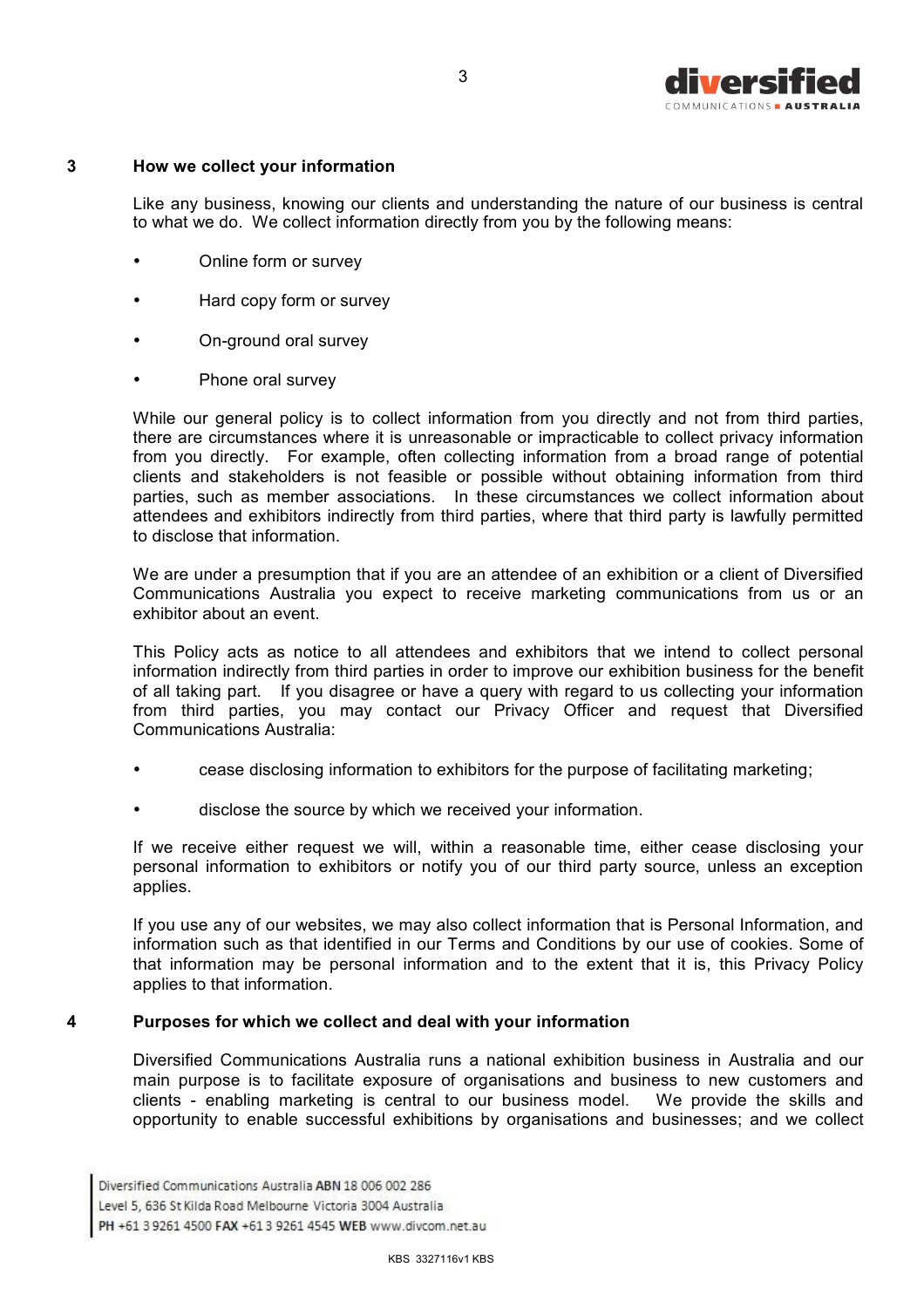

personal information to facilitate the communication between exhibitors and attendees and enable communication between Diversified Communications Australia and its customers.

As a general principle, we only use privacy information for the primary purpose for which we collect the information or a secondary purpose related to the primary purpose for which you would reasonably expect us to use the collected information.

The list of potential primary purposes for which we collect and deal with your privacy information is as follows:

- To enable us to communicate with attendees in organising and arranging exhibitions;
- To identify and invite potential exhibitors to an event;
- To identify and invite potential attendees to exhibitions;
- To allow Diversified Communications Australia to send past or prospective attendees promotional offers and information about special events;
- To share information about past and prospective attendees with exhibitors for marketing purposes;
- To allow Diversified Communications Australia to conduct its business operations: administrative, marketing, planning, product development and research activities;
- To use remarketing or similar audience features, and any other purpose identified in our Terms and Conditions.

### 5 **Direct Marketing**

In all direct marketing communication you receive from us we will include a simple opt-out procedure by which you may easily request to not receive direct marketing communications.

In the circumstance we collect information from third parties and intend to use that information for direct marketing, any direct marketing communication is subject to your prior consent. To this end, we collect information from third parties on the understanding that individuals have given their consent to the third party for us to use the information for direct marketing. You are also entitled to opt-out of any direct marketing you receive from us.

You are entitled to request a third party to not share your information with third parties.

#### 6 **Cross border transfer or disclosure of information**

In the event we transfer information to an entity overseas, such as routing or storing information on cloud servers located overseas or transferring information to an office of our company overseas, we will ensure that adequate security mechanisms are in place to protect your information. For example, we will enter into a contract with the cloud server that ensures the information is for the limited purpose of storing and managing the personal information.

Diversified Communications Australia does not currently make overseas disclosures. However, it is possible that our business will develop marketing or research activities overseas that require us to make cross border disclosures.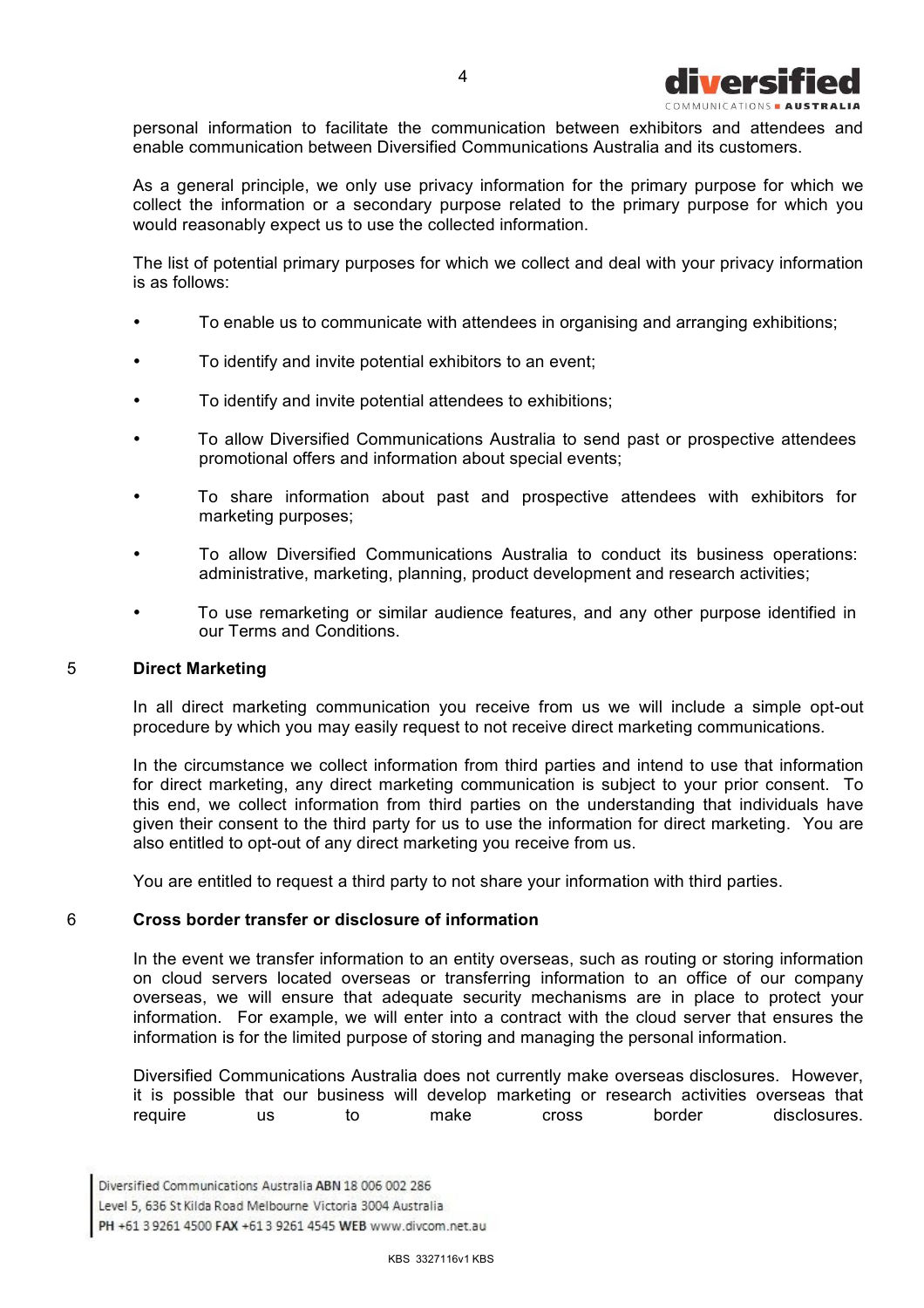

In the event we make cross border disclosures, we will, unless an exception applies, put in place mechanisms to ensure your personal information is under a standard of protection that complies with the Australian Privacy Principles. Mechanisms may include:

- Verifying that the recipient to which the information is transferred overseas is subject to binding and enforceable laws that protect the information to a substantially similar standard as that imposed by the Australian Privacy Principles; or
- Diversified Communications Australia entering into a contract or memorandum of understanding that requires overseas recipients and any subcontractors to comply with the APPs in relation to the disclosed information.

### 7 **The consequences of not providing us with personal information**

If you choose to not provide us with personal information our ability to perform some essential business functions, such as facilitate communication between attendees and exhibitors – the primary purpose of an exhibition – might be compromised.

Depending on whether you are an attendee or an exhibitor, not providing us with personal information could mean we are unable to fulfil one of the above purposes for which we collect personal information.

#### 8 **Maintaining the integrity, currency and safety of your privacy information**

This section explains how Diversified Communications Australia holds your personal information, how you can access your privacy information, update your privacy information, complain about breach of the APPs, or make any related enquiry.

### **8.1 Maintaining currency of your information**

Diversified Communications Australia relies on accurate and reliable information to deliver successful exhibitions. If we are satisfied, that any of the information we have about you is inaccurate, out-of-date, irrelevant, incomplete or misleading, or you request we correct any information, we will take steps as are reasonable in the circumstance to ensure the information held by us is accurate, up-to-date, complete, relevant and not misleading.

## **8.2 Safety of your information**

All privacy information is securely stored using appropriate electronic security technology, settings and applications, and by ensuring staff dealing with privacy information is trained in our privacy policies and procedures, such as our Privacy Policy and Data Stewardship System.

These policies and procedures are designed to protect privacy information from unauthorised access, modification or disclosure; and from misuse, interference and loss.